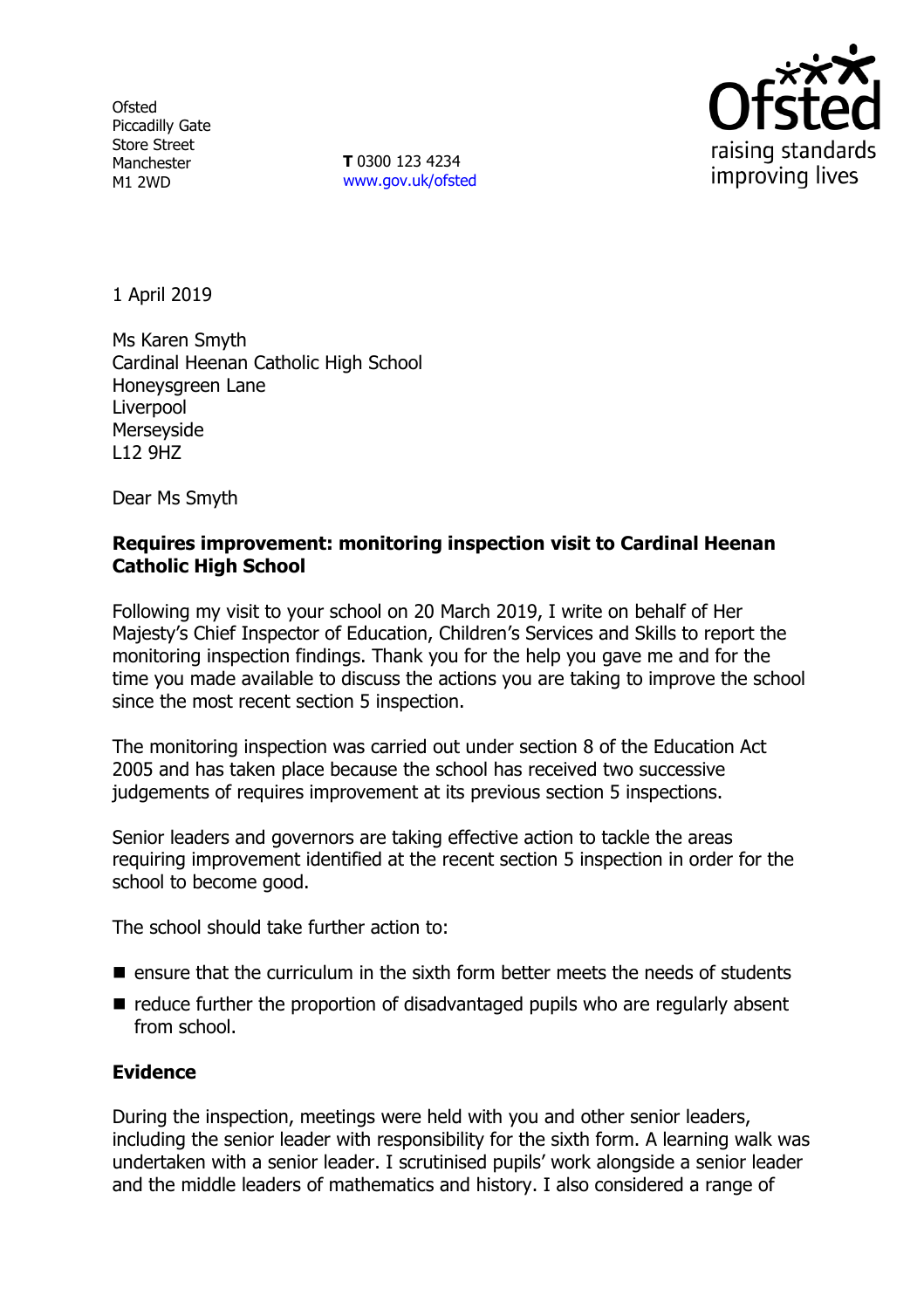

documentation relating to school improvement, including leaders' self-evaluation. I evaluated the school action plans.

I spoke with a representative from the local authority on the telephone. I also held a meeting with a representative from the Archdiocese of Liverpool. I met with a group of pupils, a group of staff and three members of the governing body, including the chair and vice-chair of governors. I also checked on leaders' systems to ensure that adults at the school are safe to work with pupils.

# **Context**

Since the previous inspection, there have been changes to the senior leadership team and the governing body. There have also been some changes to staffing. Two new governors have joined the governing body. At senior leadership level, there have been a leadership restructure and changes to senior leaders' roles and responsibilities.

A deputy headteacher has left the school to work on a temporary secondment at another school. You have appointed a new senior colleague to be responsible for leading teaching and learning. You have also appointed a new senior leader to oversee leaders' use of the pupil premium funding. Since the last inspection, three teachers have left the school and two newly qualified teachers have been appointed in mathematics.

## **Main findings**

You and your senior leadership team have not shied away from tackling the areas for improvement identified at the previous inspection. Firstly, you were quick to make changes to improve the leadership of the school. For instance, you made swift and effective changes to the senior leadership team and their responsibilities. As a result, there is greater clarity around the role of each senior leader. Each senior leader now has a prime focus. This has made it easier for you and the governing body to check on the impact of senior leaders' actions. Consequently, you can hold senior leaders to account for their actions more diligently. For example, there is a sharper focus on how well leaders use additional funding to support disadvantaged pupils.

You have ensured that leaders' plans to improve the school are appropriate and highly focused. You have also identified which staff are accountable for different areas of school improvement plans. There have been improvements in how well leaders are held to account at every level. This means that they are taking effective action to improve the areas that inspectors identified. This includes the quality of teaching and outcomes for pupils, including disadvantaged pupils.

You have also strengthened the leadership of the school by providing effective training and support to develop the skills of middle leaders. There have been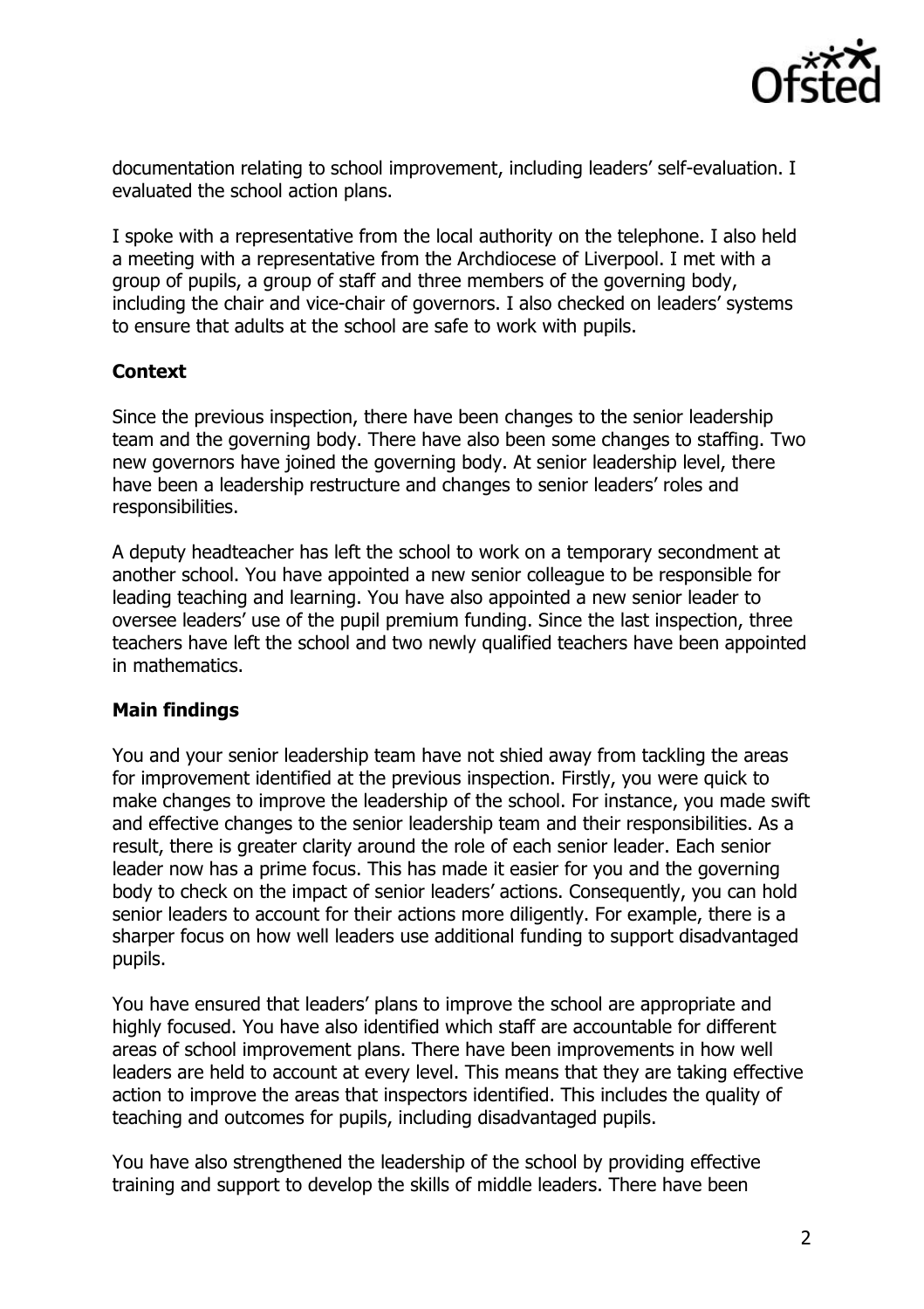

improvements in the quality of support that senior leaders provide for middle leaders. This means that middle leaders review the quality of teaching in their own subjects regularly. Middle leaders have focused plans to improve the quality of teaching in their own subjects. This has increased the pace at which inconsistencies in the quality of teaching are eradicated. Consequently, a higher proportion of pupils benefit from teaching that is routinely good than at the time of the previous inspection. Pupils who left the school in 2018 made greater gains in their learning across several subjects, including English and mathematics.

Several middle leaders are benefiting from training programmes to help them become more effective in their roles. This training is having a positive effect on different aspects of the school. For instance, the subject leader of history is helping leaders of other subjects to embed a more challenging curriculum. As a result, there is a bigger focus on the knowledge that pupils acquire over time. Teachers across the school place a greater emphasis on how well pupils remember the most important knowledge. This is having a positive effect on the progress that pupils make over time.

Following the previous inspection, you ensured that a timely review of the pupil premium funding was completed by a national leader of education (NLE). Leaders have been keen to act on the recommendations made in this external review. Their actions have secured improvements in the progress made by disadvantaged pupils. Subsequently, you requested a second review of this aspect of the school. This second review allowed you to check on the improvements made. The school is now working with other schools to share the strategies that have worked well. The differences between the progress made by disadvantaged pupils at the school and other pupils nationally are diminishing.

Since the last inspection, leaders have worked effectively to improve the quality of teaching across the school. This is especially the case in mathematics and history. Leaders' strategies to improve teaching are informed by research. They focus their efforts on those strategies that work well. Moreover, leaders regularly review the impact of their actions to check they are having a positive effect. Where necessary, they refine their approach.

You have fostered strong links with local schools. This is allowing staff the opportunity to share good practice with colleagues in other schools. Staff have responded positively to the training that they receive. They have embraced the opportunity to improve their own teaching and they feel highly valued. Staff morale is high. They feel that leaders are supportive of their well-being and take appropriate steps to reduce their workload.

Improvements in the quality of teaching are visible in pupils' work. For instance, in mathematics, teachers sequence learning to allow pupils to build well upon their prior learning. Teachers use their strong subject knowledge to challenge pupils and support them to overcome misconceptions. In history, pupils have a strong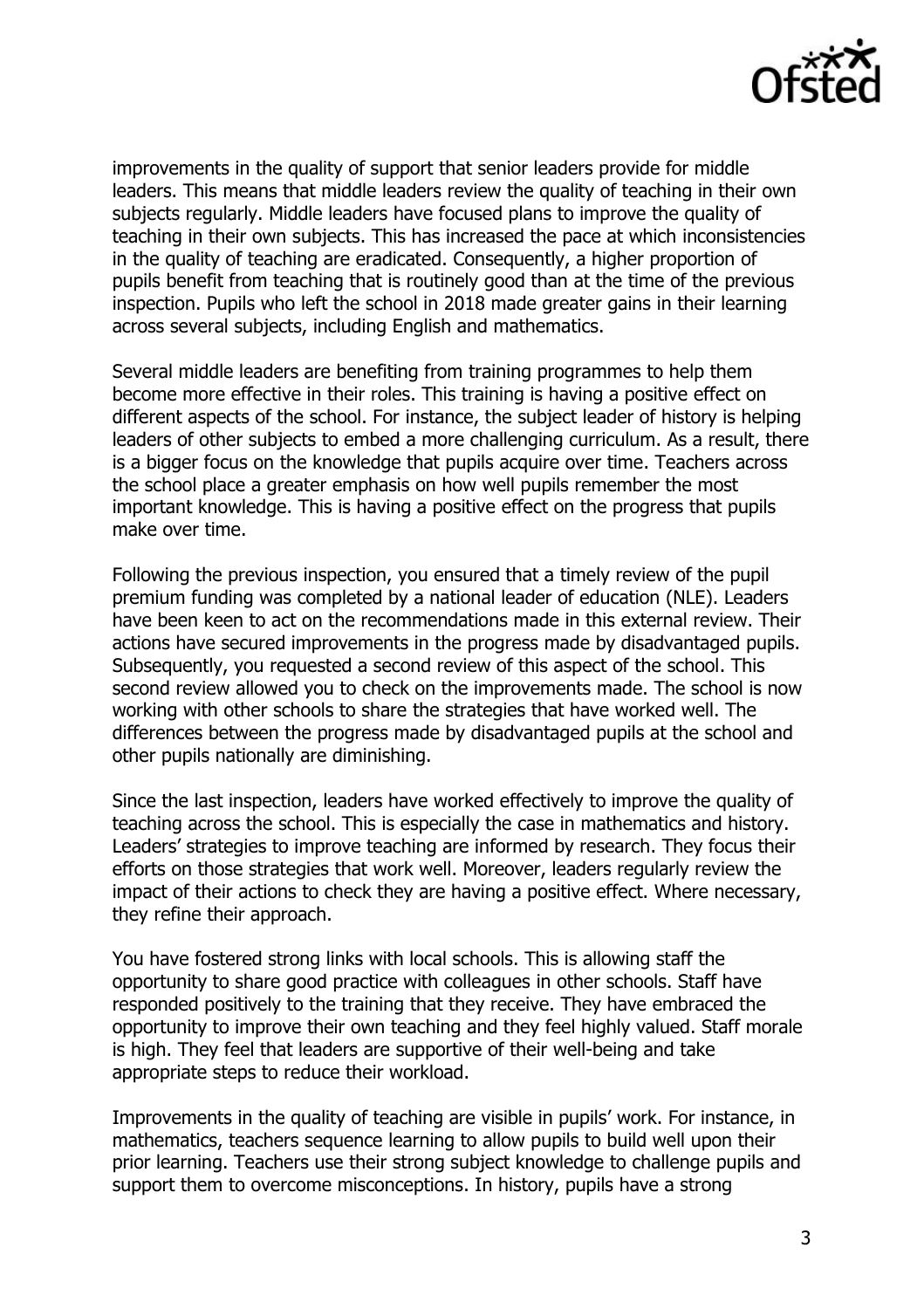

understanding of subject-specific vocabulary. They use this prior learning to inform their responses to more challenging learning. Current pupils are making greater gains in their learning than pupils in the past in both subjects. This is especially the case in history.

Pupils' rates of absence increased in the last academic year. Leaders acted to stem the decline in pupils' rates of attendance. They have implemented a range of strategies to improve pupils' attendance. These are having a positive effect. Pupils understand the importance of attending school regularly. The proportion of pupils who are regularly absent from school is now in line with the national average. However, despite significant improvement in this area, the proportion of disadvantaged pupils who are regularly absent from school remains above the national average for all pupils.

The progress made by students studying A-level courses in the sixth form has declined over the last two years. Students studying A-level courses who left the school in 2018 made particularly weak progress. The progress made by this group of students placed the sixth form in the bottom 20% nationally. Leaders have an accurate view of the strengths and weaknesses in the sixth form. They have already acted to improve outcomes for students.

Leaders have made changes to the way that they monitor the quality of teaching in the sixth form. This has secured some improvements in the progress that students make. Consequently, students in the sixth form are making greater gains in their learning than students in the past. Leaders have also made changes to the curriculum in the sixth form. These changes, alongside improvements to the careers advice and guidance that pupils receive in Year 11, mean that more students choose to study courses that better meet their needs. Nonetheless, there is still some work to do to ensure that the curriculum in the sixth form meets the needs of students.

Systems to ensure that staff at the school are safe to work with pupils are effective. Staff understand the procedures they must follow if they have concerns about a pupil. Pupils explained to me how they feel safe in the school and they are confident that any issues they report to a member of staff would be dealt with effectively.

## **External support**

Leaders have been proactive in drawing on external support where appropriate. For example, two external reviews of the pupil premium funding by an NLE have been highly effective in improving the progress made by disadvantaged pupils.

I am copying this letter to the chair of the governing body, the director of education